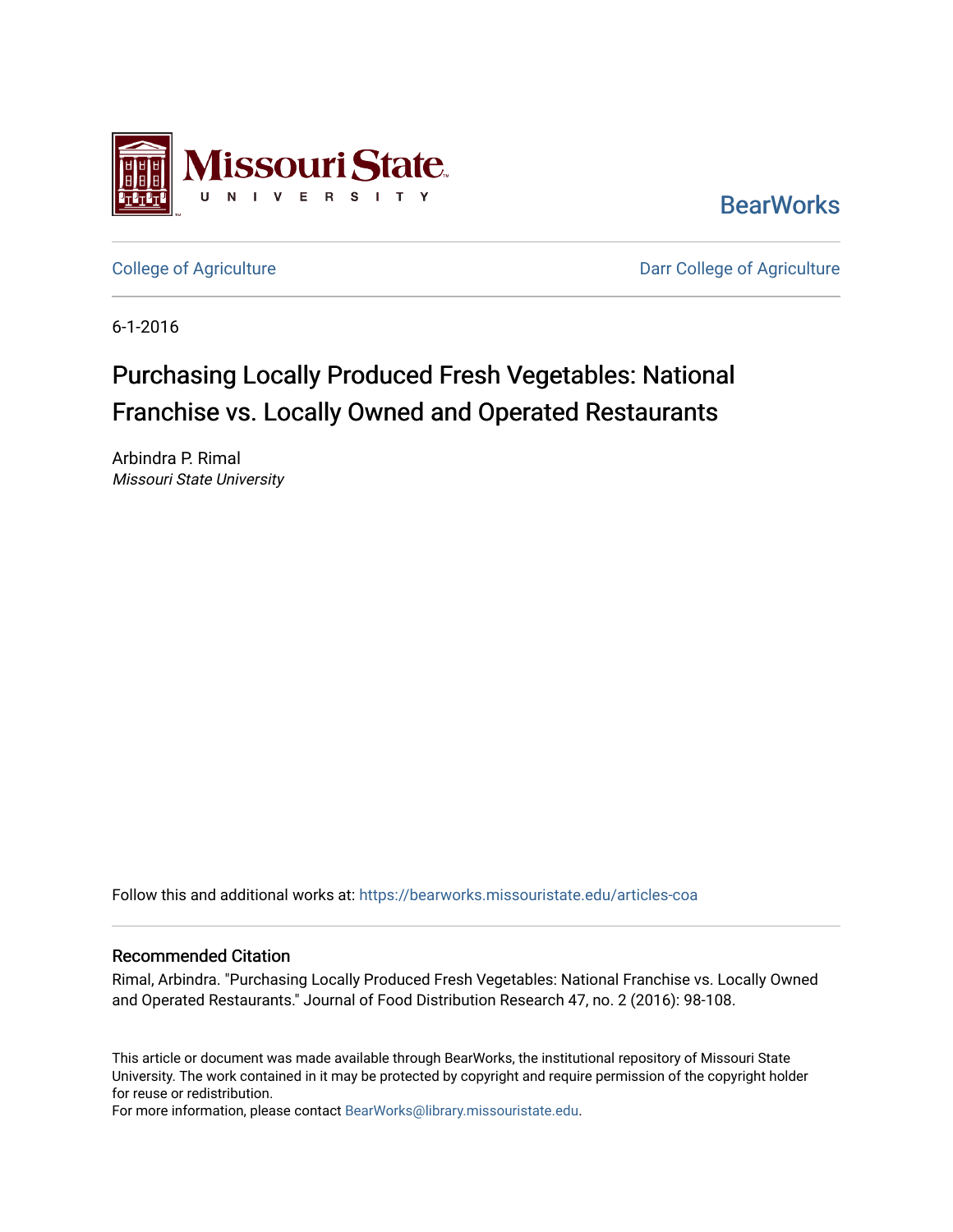

*Journal of Food Distribution Research Volume 47 Issue 2*

## **Purchasing Locally Produced Fresh Vegetables: National Franchise vs. Locally Owned and Operated Restaurants**

Arbindra Rimal

*Professor, Darr School of Agriculture, Missouri State University, 901 South National Avenue, Springfield, MO 65897, USA. Tel: 417-836-5094 Email: arbindrarimal@missouristate.edu*

#### **Abstract**

The objective of this study is to examine purchasing practices of restaurants and food service institutions in relation to locally produced fresh vegetables. The sample for the study included managers of seventy-five restaurants and dining centers out of a total of nearly 600 food service outlets in a mid-size metropolitan city in Midwest region of the United States with a population of about 400,000. The study findings showed differences between national/regional chains and the local independently owned restaurants. Although managers across the board expressed willingness to buy local, actual purchasing decisions were largely driven by freshness, quality and availability. Price was not as critical a factor as others including variety and selection. The results suggested that local vegetable producers should use regularity, quality, and freshness to differentiate themselves. As a producer of small volume of fresh vegetables, local farmers have much higher probability of success if they supply to locally and independently owned restaurants. These restaurants use small volume of vegetables in broader variety.

**Keywords:** locally produced, chain restaurants, locally owned restaurants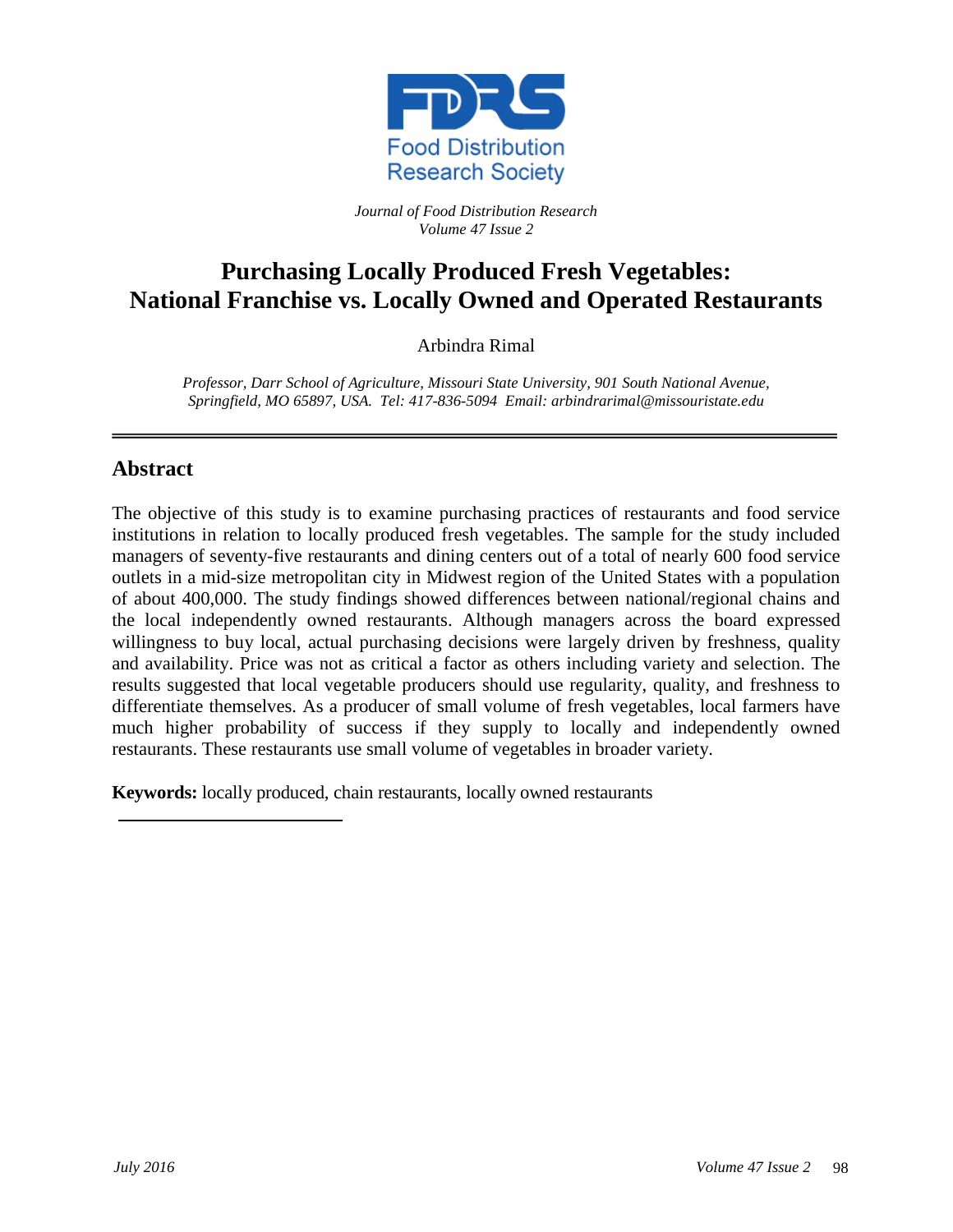#### **Introduction**

The fresh produce market in the United States, particularly fresh vegetables, has been experiencing significant changes, driven primarily by consumer demand and the availability of the products. Consumption of fresh fruits and vegetables (F&V) grew by 26.4% from 1970 to 2012. More importantly, the share of fresh F&V was 50% of total fruits and vegetable consumption in 2012, up from 45% in 1970. The national per capita disappearance/consumption of fresh vegetables, excluding potatoes, grew by 69% from 1970 to 2012, reaching 156 lbs. in 2012. According to Cook (2011), fresh produce consumption was positively correlated with income and education levels of the households. More variety of fresh vegetable items and increased share of branded items are some of other factors behind the increasing trend in the fresh vegetable consumption (Govindasamy and Thornbury 2006.) Per household expenditures on fresh vegetables in 2014 were more than 24% higher than that in 2005. The estimated per household expenditure on fresh vegetables bought at grocery stores in 2014 was \$240 (Bureau of Labor 2015).

The retail side of fresh produce market including fresh vegetables is dominated by general line grocery stores including supermarkets such as Wal-Mart, Price Cutter, and Dillon's, and other independently owned stores. According to Cook (2012), the supermarkets and other retailers sold fresh fruits and vegetables worth \$69.2 billion dollars in 2010. The other significant retail sector includes food service sector comprising local and national chain restaurants, independent restaurants, dining halls at educational institutions and hospitals contributing more than \$50 billion in produce sale in 2010 (Cook 2012). Farmers' markets and other direct sales accounted for a very small portion of the total fresh vegetables sold estimated at less than \$2 billion in 2010. Local production of fresh fruits and vegetables marketed directly to the grocery stores and food service sector is a recently emerging phenomenon.

By eliminating the middleman, the goal of the direct marketing is to increase farmers' share in consumers' dollar. Value of locally produced food sold through both direct-to-consumers (DTC) including farmers market and intermediated channels has been growing in recent years. In 2012, local food sales totaled more than \$6 billion (Low et al. 2015). Nationwide nearly 8% of the farms marketed foods locally with 70% of them used only DTC including farmers markets and community supported agriculture (CSA). More than 80% of farms marketing locally had gross cash income of less than \$75,000 annually. Smaller farms are more likely to target local buyers including independent restaurants compared to large commercial farms. According to the USDA 2007 Census of Agriculture, farms using direct marketing increased by 17% compared to 2002 census (over 136,000 farms utilized the marketing strategy), and direct marketing sales value increased by almost 32%. Although the change between 2007 and 2012 census was not as robust, the number of farms using direct marketing still grew by 5.5%. A number of factors on the demand side have caused the buyers to source locally produced food either directly from farmers or through intermediaries.

The influence of current food shopping trends—local food, support for local farmers and agribusinesses, and fresh quality produce and meat—are considered to be behind the strong surge of farmers who utilize direct marketing. (LeRoux et al. 2009; Mark et al. 2009) In addition to farmers markets, road-side markets and u-pick markets, producers have found direct sales to the local restaurants, food service institutions, and schools profitable marketing strategies (USDA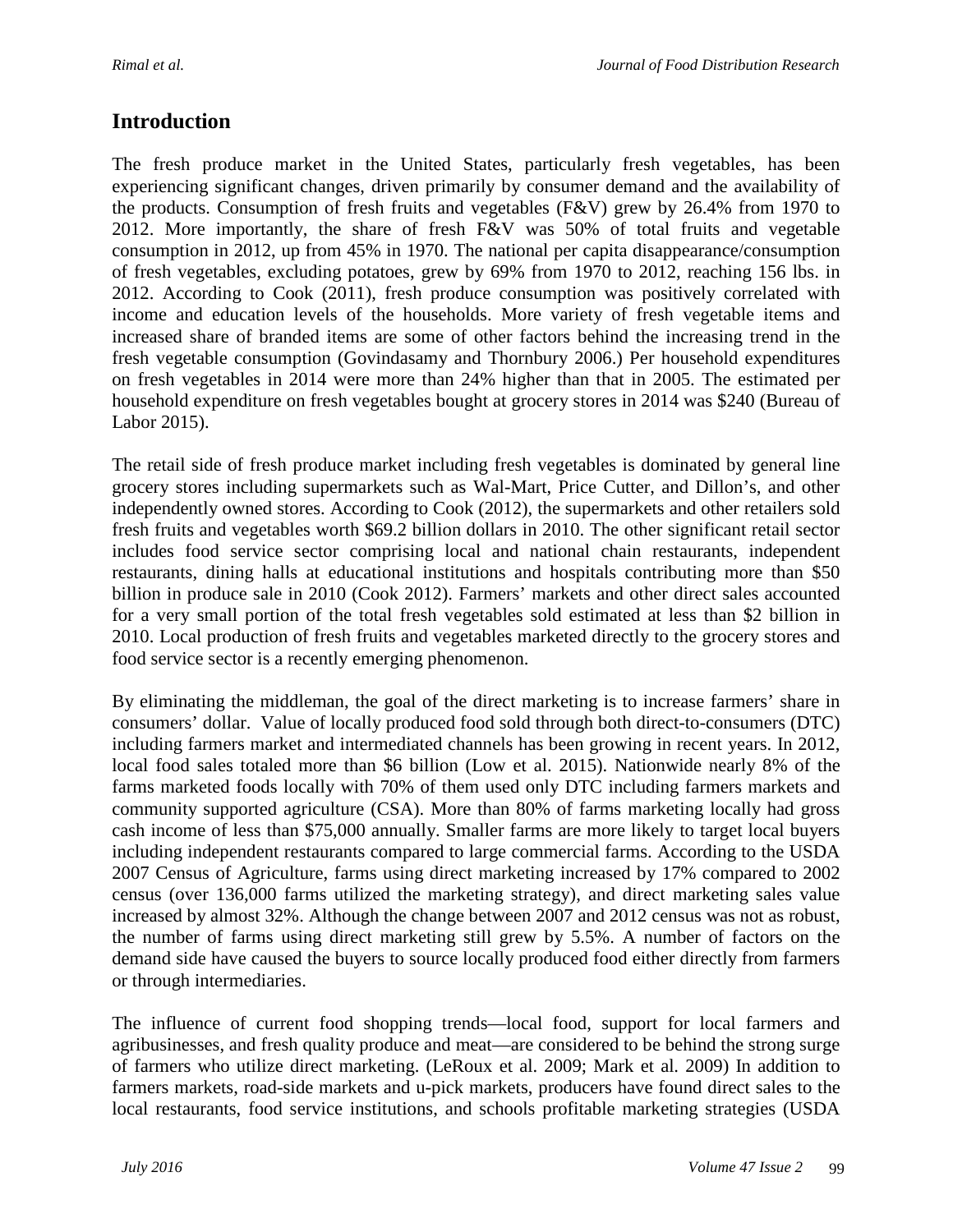2001). In various studies, buyers of fresh fruits and vegetables at restaurants and food service institutions have reported a favorable attitude toward local production (Strohbehn and Gregoire 2003; Cottingham et al. 2000). However, quality, price, and services are primary consideration in seeking local food suppliers (Bergstrom et al. 2005).

While examining the perceived attitude of food service directors in Midwest schools, Strohbehn and Gregoire (2003) have reported several perceived benefits to purchasing locally including ability to purchase smaller quantities and fresher food, support to local economy, and good public relation. Similarly, the reported barriers to local purchases were lack of year round supply, inadequate quantity, and inconsistent quality (Strohbehn and Gregoire 2003; Cottingham et al. 2000). Perceived benefits and obstacles to buying locally produced food, however, are likely to vary across types of food service institutions. There are many sub-sectors within the broad sector of hotel, restaurant and institutional (HRI) market, including fast food to fine dining restaurants, health care, schools, and business. Vendor selection decisions vary across these sub-sectors depending on ownership type, menu, capacity of the restaurant, and compliance with Federal and State agencies. For example, locally owned and operated restaurants may have a different set of purchase practices and programs regarding locally produced food compared to a restaurant owned and operated under national franchise.

### **Objectives**

The objective of this study was to examine purchasing practices of restaurants and food service institutions in relation to locally produced fresh vegetables. A comparative analysis was conducted to highlight key differences between these two types of restaurants. The study examined 1) factors affecting the purchase decisions of locally grown fresh vegetables; 2) willingness to buy locally grown produce; 3) key attributes desired while supplying locally grown produce to these restaurants; and 4) perceived attitude of buyers toward locally produced food. The study was sponsored by Missouri Department of Natural Resources (MDNR) to support Renewable Energy-Sustainable Food Feasibility Project.

#### **Method**

A survey was conducted among the managers of restaurants and dining centers. Samples were drawn from restaurants and dining centers belonging to national or regional chains, and the locally and independent owned. The sample for the study included managers of seventy-five restaurants and dining centers out of a total of nearly 600 food service outlets in a mid-size metropolitan city in Midwest with a population of about 400,000. The questionnaire consisted of five sections: 1) Characteristics of food service facilities including ownership (independent locally owned and operated vs. national franchise); capacity in terms of seats and customer served, 2) usage of fresh vegetables, sources of supply and prices paid, 3) existing practices of purchasing locally produced fresh vegetables, 4) attributes desired while selecting vendors to supply locally produced food, and 5) perception and attitude of restaurant managers toward locally produced food. Samples were drawn from a large metro area in Midwest with a population of more than 400,000 covering five counties. Restaurants and dining centers within the metropolitan were divided into chain and independent restaurants. Initial list of the restaurants were obtained from the Missouri Restaurant Association. The list was augmented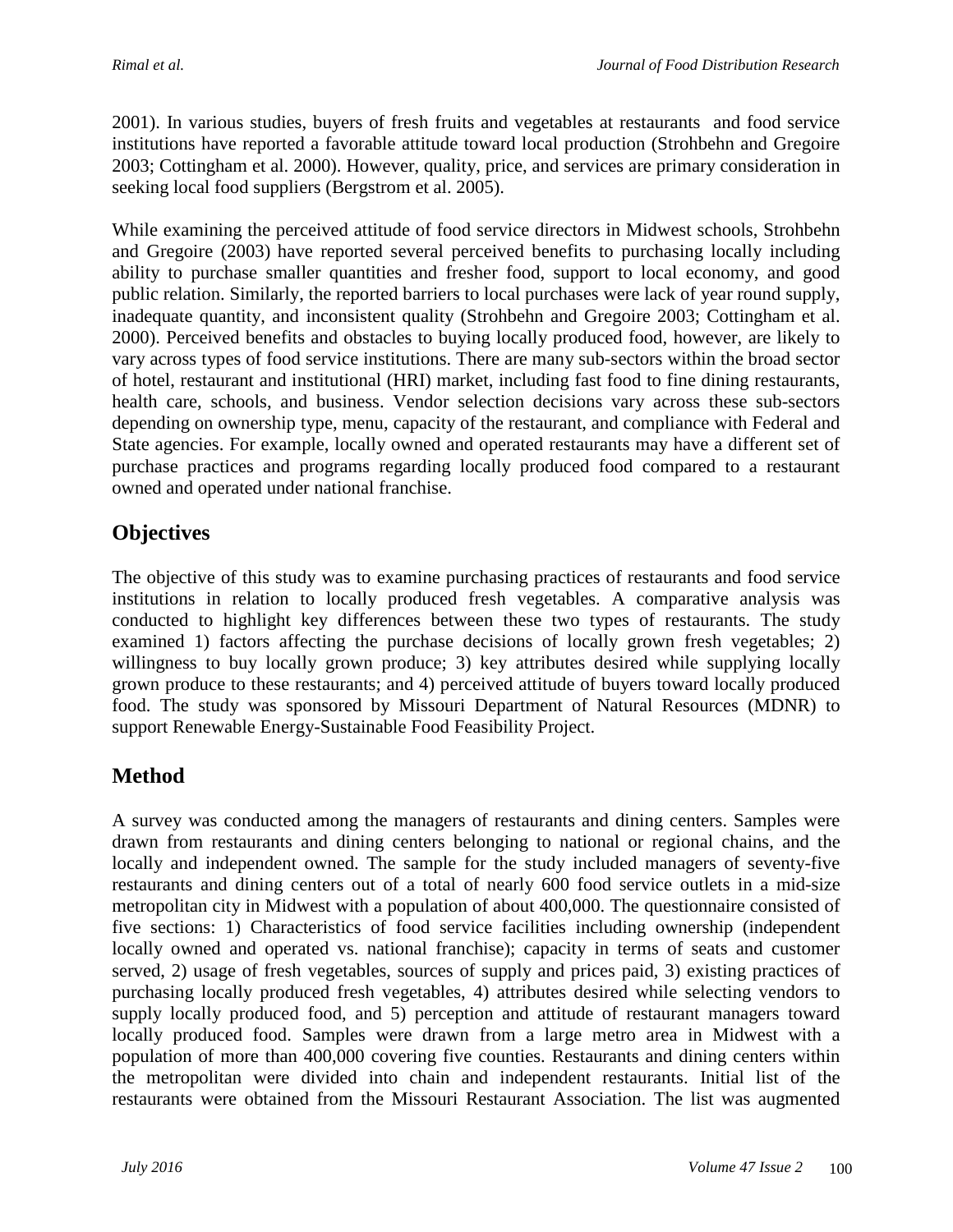with the information from listings in local yellow pages. A random sample of 100 independent restaurants and 100 chain restaurants were contacted by telephone and requested for a personal interview.

#### **Results**

Out of the 200 initial restaurants contacted, we obtained a total of seventy-five completed surveys by managers at restaurants and dining facilities. Completed surveys included forty-seven from independent and locally owned restaurants, and twenty-eight from national franchises or chain restaurants. The self reported categories of the surveyed restaurants included fast food and carryout (21); casual dining (43); fine dining (10) and ethnic restaurants (10). Other self reported categories were Italian, bar and grill, pizza, etc.

The capacity of the surveyed restaurants in terms of number of seats and customers served per week varied across two types of restaurants. Fifty two percent of the chain restaurants had more than 200 seats while only 22% of the independently owned restaurants had more than 200 seats. The average overall capacity was 100 to 150 seats (Table 1). Similarly, 69% of the chain restaurants served more than 2000 customers per week compared to only 31% for independent locally owned restaurants. Overall, only 37% of the restaurants served more than 2000 customers per week. The average meal served per week was 2792 (Table 1).

| <b>Variable</b>               | $\circ$<br><b>Description of Variable</b>                     | Mean   | <b>Std. Dev</b> |
|-------------------------------|---------------------------------------------------------------|--------|-----------------|
| <b>BUY_LOCAL</b>              | $1 =$ buys fresh vegetables produced locally; $0 =$ otherwise | 0.243  | 0.432           |
| <b>Explanatory Variables:</b> |                                                               |        |                 |
| <b>RES_TYPE</b>               | 1= Chain Restaurants (part of the national or regional        | 0.637  | 0.487           |
|                               | chain); $0 =$ otherwise (independently and locally owned)     |        |                 |
| RES LOC*                      | $1 =$ located downtown ; 0 = otherwise                        | 0.284  | 0.454           |
| SEATS*                        | Number of seats (capacity measure)                            | 183    | 259             |
| <b>MEALS</b>                  | Number of meals served per week (capacity measure)            | 2892   | 5646            |
| FRES_VEG                      | Fresh vegetables as percent of total vegetables               | 74.479 | 30.756          |
| FREQ VEG                      | Varieties of vegetables used                                  | 6.466  | 2.506           |

**Table 1.** Descriptive statistics of variables used in the logit model

**Note.** Asterisk implies that the variable was dropped during estimation to avoid multicollinearity

Fresh vegetables accounted for more than 80% of the total vegetable usage for about 60% of the restaurants. This percentage was higher for independent locally owned restaurants (54%) than that for chain restaurants (46%). While the basic salad mix with iceberg lettuce, tomatoes, onion, romaine lettuce and cabbage were leading fresh vegetables in terms of the average use per week, tomatoes, bell peppers, romaine lettuce, and cucumbers were leaders in terms of number of restaurants using them at least once a week. There was a significant difference between chain and independent restaurants in terms of variety of vegetables used. The chain restaurants were more likely to use few vegetables in larger quantity such as lettuce, tomatoes, and basic salad mix. The independent and locally owned restaurants used a wider variety of vegetables. Nearly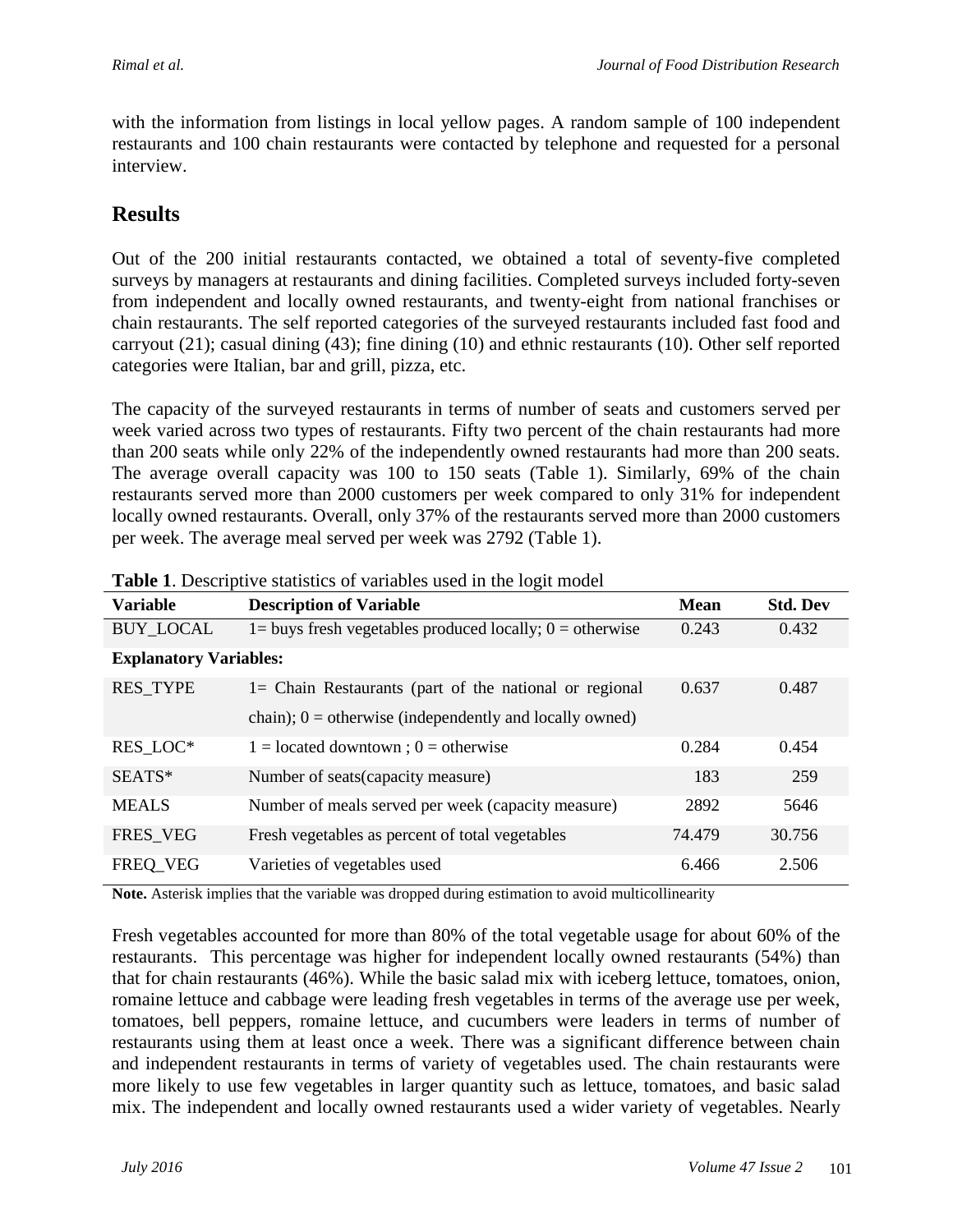65% of the restaurants did not use any organic fresh vegetable and only 7% used organic vegetables to meet more than 75% of their fresh vegetables requirements.

None of the chain restaurants used farmers markets and local grocery stores as suppliers of their fresh vegetables compared to independent and locally owned restaurants who reported to have used farmers markets and local grocery stores for twenty-eight and twenty-six different items of fresh vegetables, respectively. Nearly 100% of the chain restaurants were supplied fresh vegetables by distributors such as Sysco compared to 75% of independent restaurants. Further, only a quarter of the restaurants reported to have bought fresh vegetables locally. Only 4% of the chain restaurants bought fresh vegetables locally that did not include farmers market and local grocery stores while 37% of independent restaurants bought locally.

*Predicted probability of purchasing locally produced fresh vegetables:* A logit model (Long 1997; Green 1995) was used to estimate the probability of restaurants purchasing locally produced fresh vegetables. The model is defined as

(1) **Y**\*i=**β'X<sup>i</sup>** + **α<sup>i</sup>**

Values for **Y**\* are 0 and 1. Value of 0 indicates that the surveyed restaurants do not purchase locally produced fresh vegetables and 1 indicates otherwise. The parameters for the model were estimated using maximum likelihood estimation via LIMDEP 8.0 (Greene 2002). The descriptive statistics of variables used in the models including the mean and standard deviation are shown in Table 1.

The explanatory variables included type of the restaurants surveyed (*RES\_TYPE*), location of the restaurants (*RES\_LOC*), capacity of restaurants in terms of seats (*SEATS*), and meals served per week (*MEALS*), fresh vegetables as a percentage of total vegetables used in the restaurants (*FRESH\_VEG*), and variety of fresh vegetables used (*FREQ\_VEG*).

Estimated coefficients are reported in Table 2. The overall significance level of the model was 99% with a chi-square value of 23.36. The predictability of the model was at approximately 80% and with McFadden R squared value of 27%. Also, two independent variables were individually significant at 95% or more. National or regional chain restaurants were less likely to buy locally produced fresh vegetables compared to independently and locally owned restaurants ( $\beta$ =-3.009;  $p$ -value = 0.0065). The higher the proportion of the fresh vegetables in the total vegetable usage in a restaurant higher was the probably of buying locally  $(\beta=0.0271; p-value=0.0461)$ . Number of meals did not show any statistically significant effect on the decision to buy local. The likely effect may already have been absorbed by the variable representing restaurant type. Type of restaurants and number of meals per week are likely to be correlated. Often national and regional chains serve larger number of meals per week compared to local and independently owned restaurants.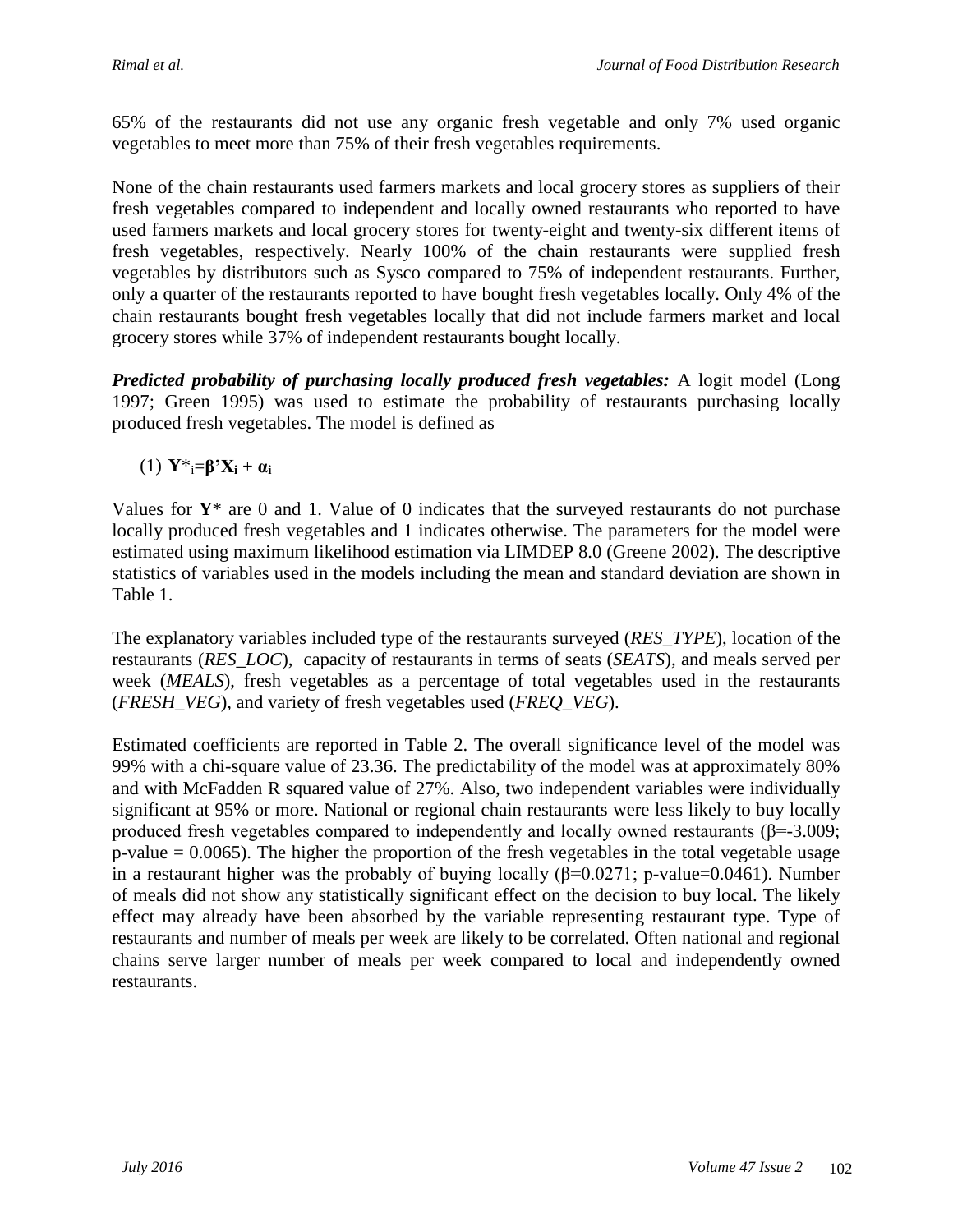| <b>Variables</b>              | <b>Coefficient</b> | t-ratio  |
|-------------------------------|--------------------|----------|
| Constant                      | $-5.6465$          | $-3.511$ |
| RES_TYPE*                     | $-3.0087$          | $-2.723$ |
| <b>RES_LOC</b>                | 0.9342             | 1.306    |
| <b>MEALS</b>                  | 0.0011             | 0.792    |
| FRES_VEG*                     | 0.0271             | 1.994    |
| FREQ_VEG                      | $-0.0373$          | $-1.259$ |
| Log Likelihood Function       | $-30.763$          |          |
| Restricted Log Likelihood     | $-42.448$          |          |
| Chi Squared*                  | 23.36              |          |
| McFadden's $R^2$              | 0.27               |          |
| Percent of correct Prediction | 78.667%            |          |

**Table 2.** Logit Model Estimation: probability of buying locally produced fresh vegetables

**Note.** \*Indicates significant at less than 5%

*Important attributes desired while purchasing fresh vegetables*: Restaurant managers were asked to evaluate five important attributes in making fresh vegetable purchase decisions including availability in season; selection and variety; freshness; quality; and price. They responded by selecting one of the three different levels of importance: very, somewhat, and not important (Table 3). Freshness and quality were more important attributes for both chain and independent restaurants compared to variety and price. While nearly 70% of chain restaurant managers reported price to be "very important", only 56% of the independent and local restaurants reported so. No statistically significant differences were observed between chain and local restaurants, except for selection of menu items and variety of fresh vegetables used in making dishes. This may be related to menu diversity, as local restaurants have more menu variety whereas national chains have more fixed menus. Although the study did not examine menu variety specifically, number of meals served can be used as a proxy to address this aspect. The average chain restaurant in the study served more meals per day than an independent restaurant, hence less variety to achieve cost efficiency through economy of scale.

*Willing to buy fresh vegetables produced locally:* Managers of the sample restaurants were asked whether they were "more willing," "indifferent," "less willing," or "unsure" about buying locally produced fresh vegetables. Although no statistically significant differences are observed between chain and local restaurants, a little more than half of the restaurants were "more willing" to buy fresh vegetables sold in local farmers markets or grown in local farms or greenhouse (Table 4). This percentage was higher for independent restaurants than for chain restaurants. More than half of the independent restaurants were "more willing" to buy organically grown fresh vegetables, while more than half of the chain restaurants were either indifferent or less willing. The difference between chain and independent restaurants was even more apparent when the respondents were asked about buying fresh vegetables grown using sustainable practices.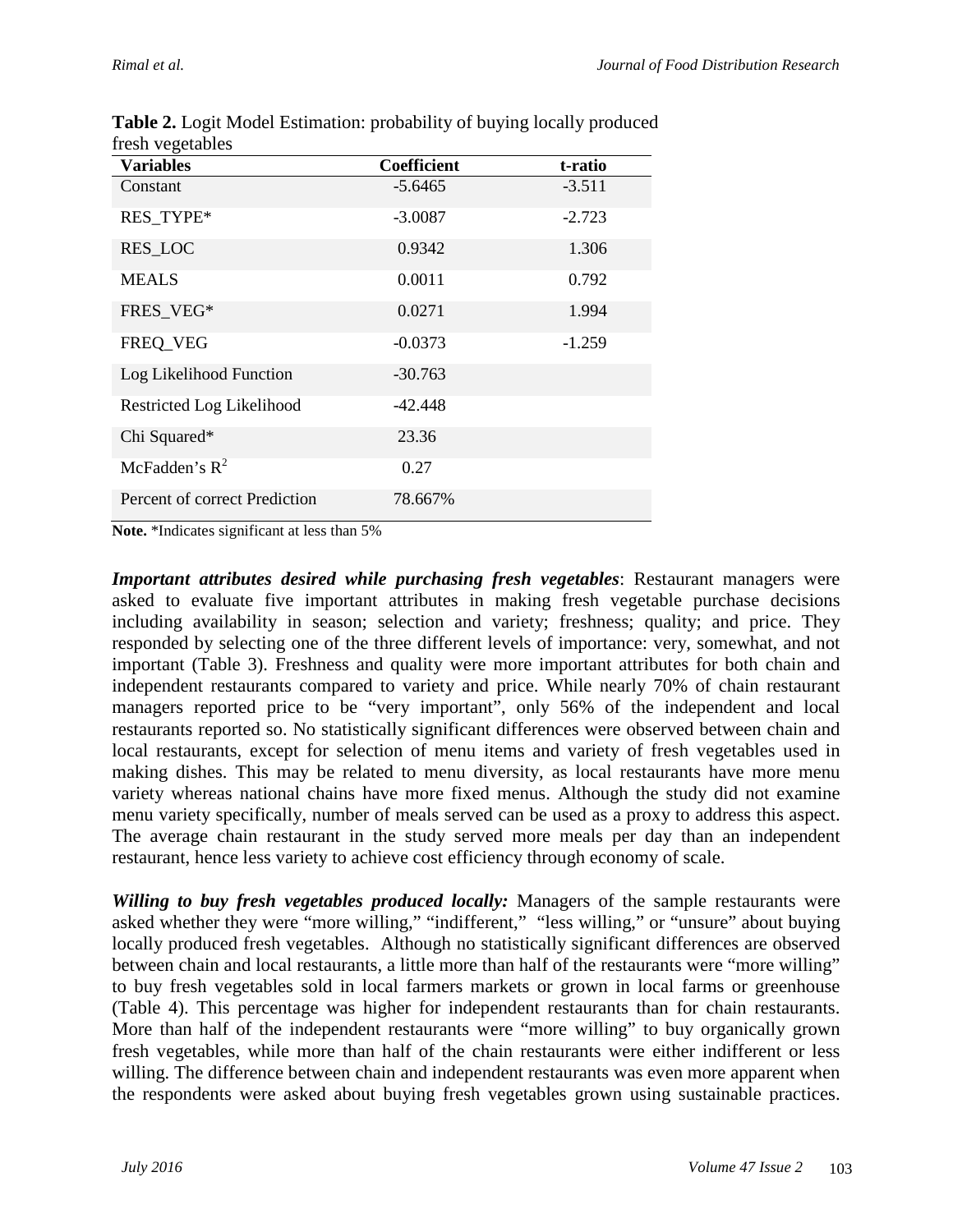Centralized buying practices at chain restaurants where managers at the individual restaurant level have very limited say in purchase decisions may explain such disparity.

**Table 3.** Important consideration while making fresh vegetable purchase decisions as reported by restaurant managers

|                                                           | <b>Not</b><br>Important | <b>Somewhat</b><br>Important | <b>Very</b><br>Important | <b>Total</b> |  |  |  |
|-----------------------------------------------------------|-------------------------|------------------------------|--------------------------|--------------|--|--|--|
| 1) Availability in the season (chi-square: 1.84)          |                         |                              |                          |              |  |  |  |
| Chain restaurant                                          | 6                       | $\boldsymbol{7}$             | 13                       | 26           |  |  |  |
|                                                           | $(23.10\%)$             | $(26.90\%)$                  | $(50.00\%)$              | $(100\%)$    |  |  |  |
| Independent locally owned restaurant                      | 5                       | 13                           | 27                       | 45           |  |  |  |
|                                                           | $(11.10\%)$             | $(28.90\%)$                  | $(60.00\%)$              | $(100\%)$    |  |  |  |
| 2) Selection or variety (chi-square: 7.41 <sup>**</sup> ) |                         |                              |                          |              |  |  |  |
| Chain restaurant                                          | 5                       | 12                           | 9                        | 26           |  |  |  |
|                                                           | $(19.20\%)$             | $(46.20\%)$                  | $(34.60\%)$              | $(100\%)$    |  |  |  |
| Independent locally owned restaurant                      | $\overline{2}$          | 14                           | 29                       | 45           |  |  |  |
|                                                           | $(4.40\%)$              | $(31.10\%)$                  | $(64.40\%)$              | $(100\%)$    |  |  |  |
| 3) Freshness (ripeness/maturity) (chisquare: 0.24)        |                         |                              |                          |              |  |  |  |
| Chain restaurant                                          | 0.00                    | $\mathbf{1}$                 | 25                       | 26           |  |  |  |
|                                                           | $(0.00\%)$              | $(3.80\%)$                   | (96.20%)                 | $(100\%)$    |  |  |  |
| Independent locally owned restaurant                      | $\overline{0}$          | 3                            | 42                       | 45           |  |  |  |
|                                                           | $(0.00\%)$              | $(6.70\%)$                   | $(93.30\%)$              | $(100\%)$    |  |  |  |
| 4) Quality (Chi-square: 2.31)                             |                         |                              |                          |              |  |  |  |
| Chain restaurant                                          | $\overline{0}$          | $\mathbf{1}$                 | 25                       | 26           |  |  |  |
|                                                           | $(0.00\%)$              | $(3.80\%)$                   | $(96.20\%)$              | $(100\%)$    |  |  |  |
| Independent locally owned restaurant                      | $\mathbf{1}$            | $\boldsymbol{0}$             | 44                       | 45           |  |  |  |
|                                                           | $(2.20\%)$              | $(0.00\%)$                   | $(97.80\%)$              | $(100\%)$    |  |  |  |
| 5) Price per relative unit (Chi-square: 1.65)             |                         |                              |                          |              |  |  |  |
| Chain restaurant                                          | $\overline{0}$          | 8                            | 18                       | 26           |  |  |  |
|                                                           | $(0.00\%)$              | $(30.80\%)$                  | $(69.20\%)$              | $(100\%)$    |  |  |  |
| Independent locally owned restaurant                      | $\mathbf{1}$            | 19                           | 25                       | 45           |  |  |  |
|                                                           | $(2.20\%)$              | $(42.20\%)$                  | $(55.60\%)$              | $(100\%)$    |  |  |  |

**Note.** \*\*Significant at less than 5%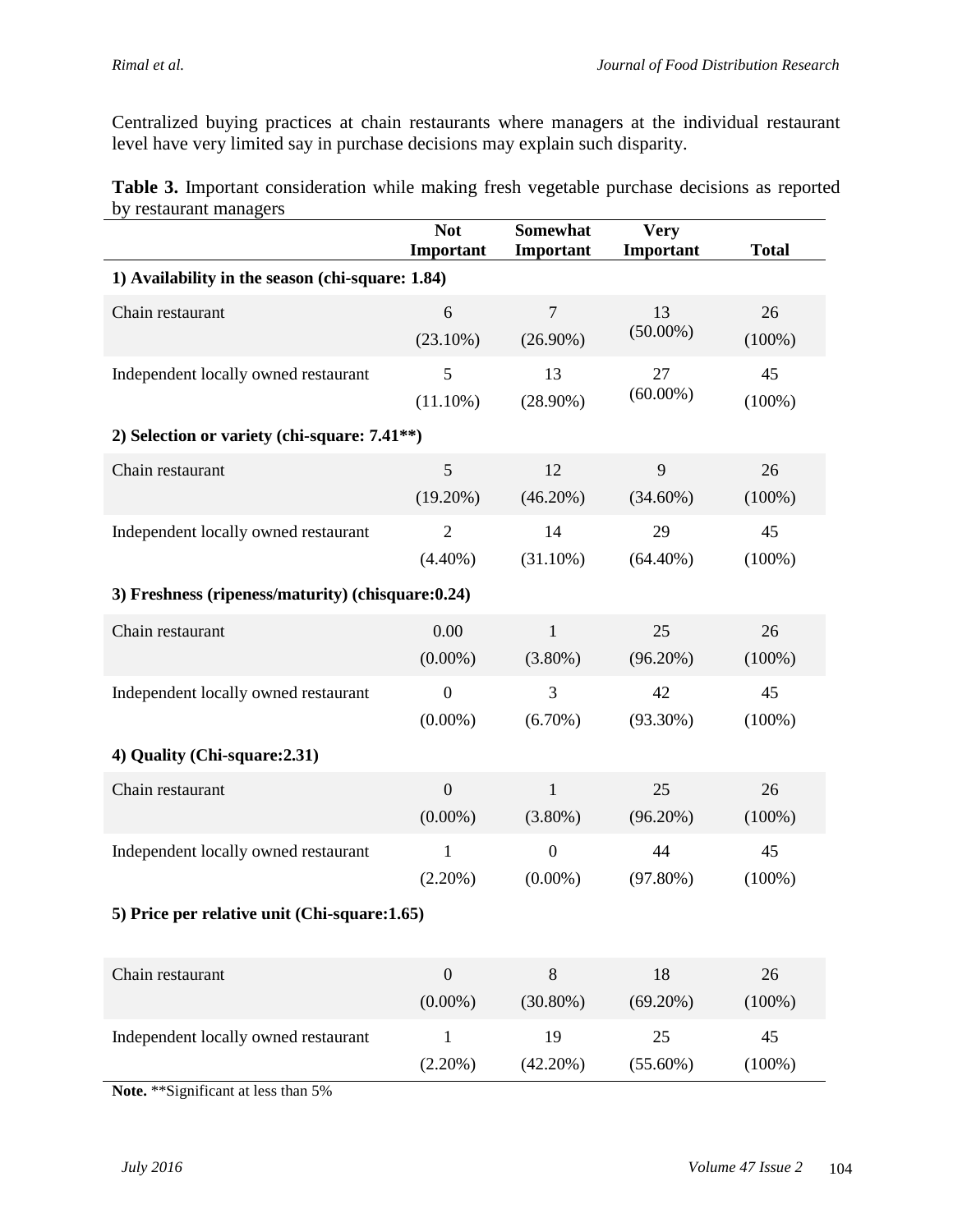| TOUUCU USING<br>organic and sustantable praetices        | <b>Unsure</b>  | <b>Less willing</b> | Indifferent | <b>More willing</b> | <b>Total</b> |  |  |
|----------------------------------------------------------|----------------|---------------------|-------------|---------------------|--------------|--|--|
| 1) Sold in local farmers market (Chi-square: 5.12)       |                |                     |             |                     |              |  |  |
| Chain restaurant                                         | $\overline{4}$ | $\mathbf{1}$        | 11          | 10                  | 26           |  |  |
|                                                          | 15.40%         | 3.80%               | 42.30%      | 38.50%              | 100%         |  |  |
| Independent locally owned restaurant                     | 6              | 3                   | 8           | 28                  | 45           |  |  |
|                                                          | 13.30%         | 6.70%               | 17.80%      | 62.20%              | 100%         |  |  |
| 2) Grown on local farms or greenhouse (Chi-square: 5.81) |                |                     |             |                     |              |  |  |
| Chain restaurant                                         | $\overline{4}$ | $\overline{2}$      | 10          | 10                  | 26           |  |  |
|                                                          | 15.40%         | 7.70%               | 38.50%      | 38.50%              | 100%         |  |  |
| Independent locally owned restaurant                     | $\overline{2}$ | 5                   | 10          | 28                  | 45           |  |  |
|                                                          | 4.40%          | 11.10%              | 22.20%      | 62.20%              | 100%         |  |  |
| 3) Organically grown (Chi-square: 3.01)                  |                |                     |             |                     |              |  |  |
| Chain restaurant                                         | $\overline{4}$ | $\overline{2}$      | 11          | 9                   | 26           |  |  |
|                                                          | 15.40%         | 7.70%               | 42.30%      | 34.60%              | 100%         |  |  |
| Independent locally owned restaurant                     | 3              | $\overline{2}$      | 17          | 23                  | 45           |  |  |
|                                                          | 6.70%          | 4.40%               | 37.80%      | 51.10%              | 100%         |  |  |
| 4) Grown using sustainable practices (Chi-square: 1.99)  |                |                     |             |                     |              |  |  |
| Chain restaurant                                         | 5              | $\overline{2}$      | 9           | 10                  | 26           |  |  |
|                                                          | 19.20%         | 7.70%               | 34.60%      | 38.50%              | 100%         |  |  |
| Independent locally owned                                | $\overline{4}$ | 3                   | 15          | 23                  | 45           |  |  |
| restaurant                                               | 8.90%          | 6.70%               | 33.30%      | 51.10%              | 100%         |  |  |

**Table 4.** Restaurant managers' willingness to buy locally produced fresh vegetables and those produced using organic and sustainable practices

*Attitude toward locally produced fresh vegetables:* Restaurant managers' attitude toward local purchase is likely to be influenced by their perception of locally grown fresh vegetables such as taste, safety, environmental impact, and promotion of local economy and local farmers (Table 5). Managers were asked as to how they perceived various aspects of locally produced fresh vegetables including taste, impact on the environment and contribution to local economy using a five-scale measurement of attitude. Independent and locally owned restaurants were more likely to "agree" or "strongly agree" than the managers of chain restaurants that locally grown fresh vegetables were generally taste better and safe to eat. The differences were statistically different at 10%. Additionally, managers of independent restaurants tended to "agree" or "strongly agree" that locally produced fresh vegetables were favorable to environment and local economy.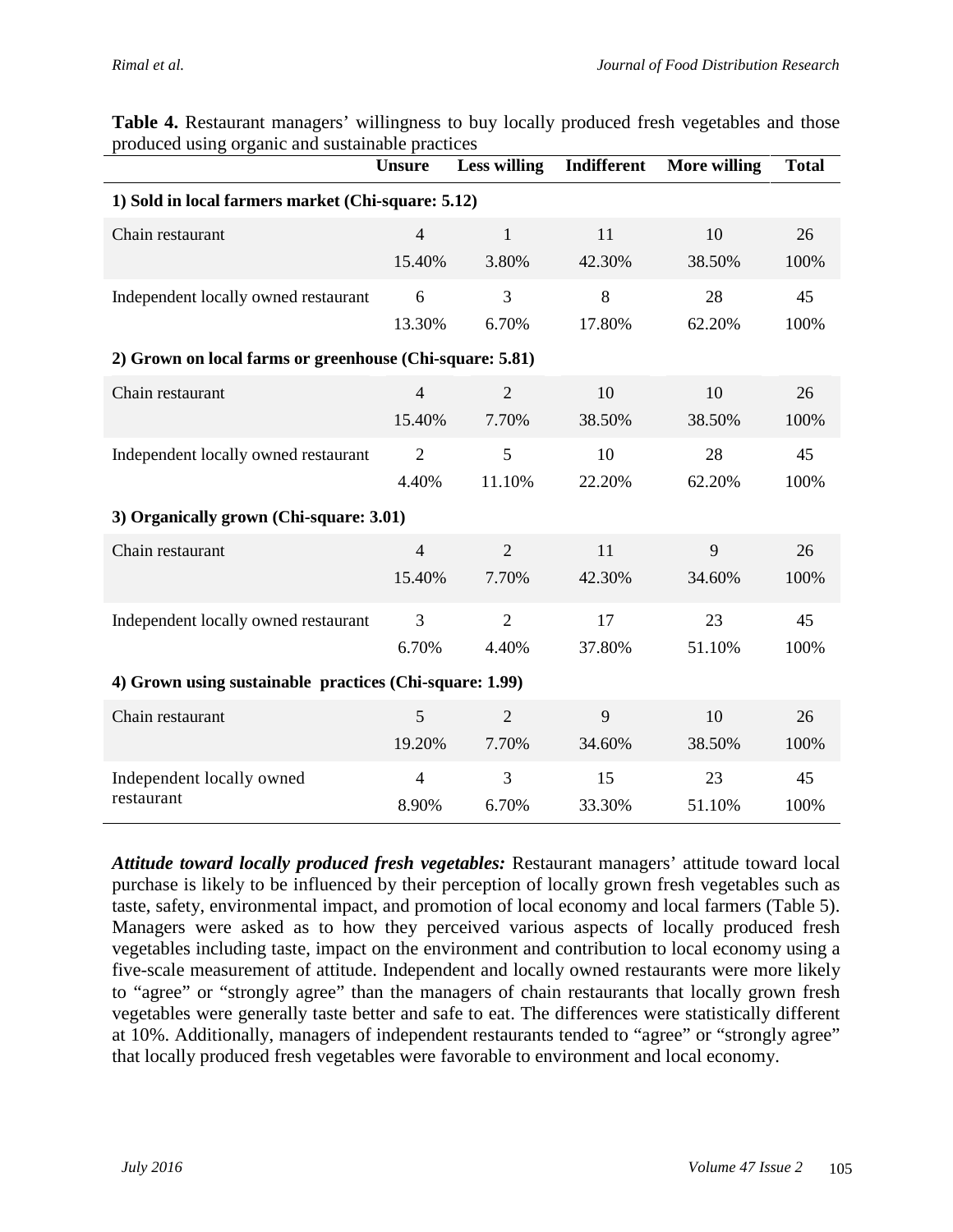|                                                                    | <b>Strongly</b><br>disagree | <b>Disagree</b> | <b>Neutral</b>   | Agree  | <b>Strongly</b><br>agree | <b>Total</b> |  |
|--------------------------------------------------------------------|-----------------------------|-----------------|------------------|--------|--------------------------|--------------|--|
| 1) Locally grown fresh vegetables taste better (Chi-square: 7.69*) |                             |                 |                  |        |                          |              |  |
| Chain restaurant                                                   | 3                           | $\overline{2}$  | 11               | 9      | $\mathbf{1}$             | 26           |  |
|                                                                    | 11.50%                      | 7.70%           | 42.30%           | 34.60% | 3.80%                    | 100%         |  |
| Independent locally                                                | $\overline{7}$              | 5               | 8                | 14     | 10                       | 44           |  |
| owned restaurant                                                   | 15.90%                      | 11.40%          | 18.20%           | 31.80% | 22.70%                   | 100%         |  |
| 2) They are safe to eat (Chi-square: 7.26)                         |                             |                 |                  |        |                          |              |  |
| Chain restaurant                                                   | $\overline{4}$              | $\overline{2}$  | 10               | 10     | $\boldsymbol{0}$         | 26           |  |
|                                                                    | 15.40%                      | 7.70%           | 38.50%           | 38.50% | 0.00%                    | 100%         |  |
| Independent locally                                                | 6                           | $\overline{7}$  | 12               | 11     | 8                        | 44           |  |
| owned restaurant                                                   | 13.60%                      | 15.90%          | 27.30%           | 25.00% | 18.20%                   | 100%         |  |
| 3) They reduce carbon foot print (Chi-square: 2.80)                |                             |                 |                  |        |                          |              |  |
| Chain restaurant                                                   | $\overline{4}$              | 3               | 9                | 9      | $\mathbf{1}$             | 26           |  |
|                                                                    | 15.40%                      | 11.50%          | 34.60%           | 34.60% | 3.80%                    | 100%         |  |
| Independent locally                                                | 5                           | 8               | 14               | 11     | 6                        | 44           |  |
| owned restaurant                                                   | 11.40%                      | 18.20%          | 31.80%           | 25.00% | 13.60%                   | 100%         |  |
| 4) They help sustain the environment (Chi-square: 2.05)            |                             |                 |                  |        |                          |              |  |
| Chain restaurant                                                   | 5                           | 3               | 6                | 9      | 3                        | 26           |  |
|                                                                    | 19.20%                      | 11.50%          | 23.10%           | 34.60% | 11.50%                   | 100%         |  |
| Independent locally                                                | $\overline{4}$              | 8               | 11               | 14     | $\overline{7}$           | 44           |  |
| owned restaurant                                                   | 9.10%                       | 18.20%          | 25.00%           | 31.80% | 15.90%                   | 100%         |  |
| 5) They promote local farmers (Chi-square: 5.09)                   |                             |                 |                  |        |                          |              |  |
| Chain restaurant                                                   | 9                           | $\overline{2}$  | $\mathbf{1}$     | 5      | 9                        | 26           |  |
|                                                                    | 34.60%                      | 7.70%           | 3.80%            | 19.20% | 34.60%                   | 100%         |  |
| Independent locally                                                | 14                          | 4               | $\boldsymbol{0}$ | 3      | 23                       | 44           |  |
| owned restaurant                                                   | 31.80%                      | 9.10%           | 0.00%            | 6.80%  | 52.30%                   | 100%         |  |
| 6) They promote local economy (Chi-square: 2.99)                   |                             |                 |                  |        |                          |              |  |
| Chain restaurants                                                  | 9                           | $\overline{2}$  | $\mathbf{1}$     | 6      | 8                        | 26           |  |
|                                                                    | 34.60%                      | 7.70%           | 3.80%            | 23.10% | 30.80%                   | 100%         |  |
| Independent locally                                                | 15                          | $\overline{2}$  | 1                | 5      | 21                       | 44           |  |
| owned restaurants                                                  | 34.10%                      | 4.50%           | 2.30%            | 11.40% | 47.70%                   | 100%         |  |

#### **Table 5.** Restaurant managers' attitude toward locally produced fresh vegetables

**Note.** \*Significant at 10%

#### **Conclusions and Implications**

The study findings show differential preferences between national/regional chains and the local independently owned restaurants for the locally produced fresh vegetables. Although managers across the board expressed willingness to buy local, actual purchasing decisions were largely driven by freshness, quality and availability. Price was not as critical a factor as others including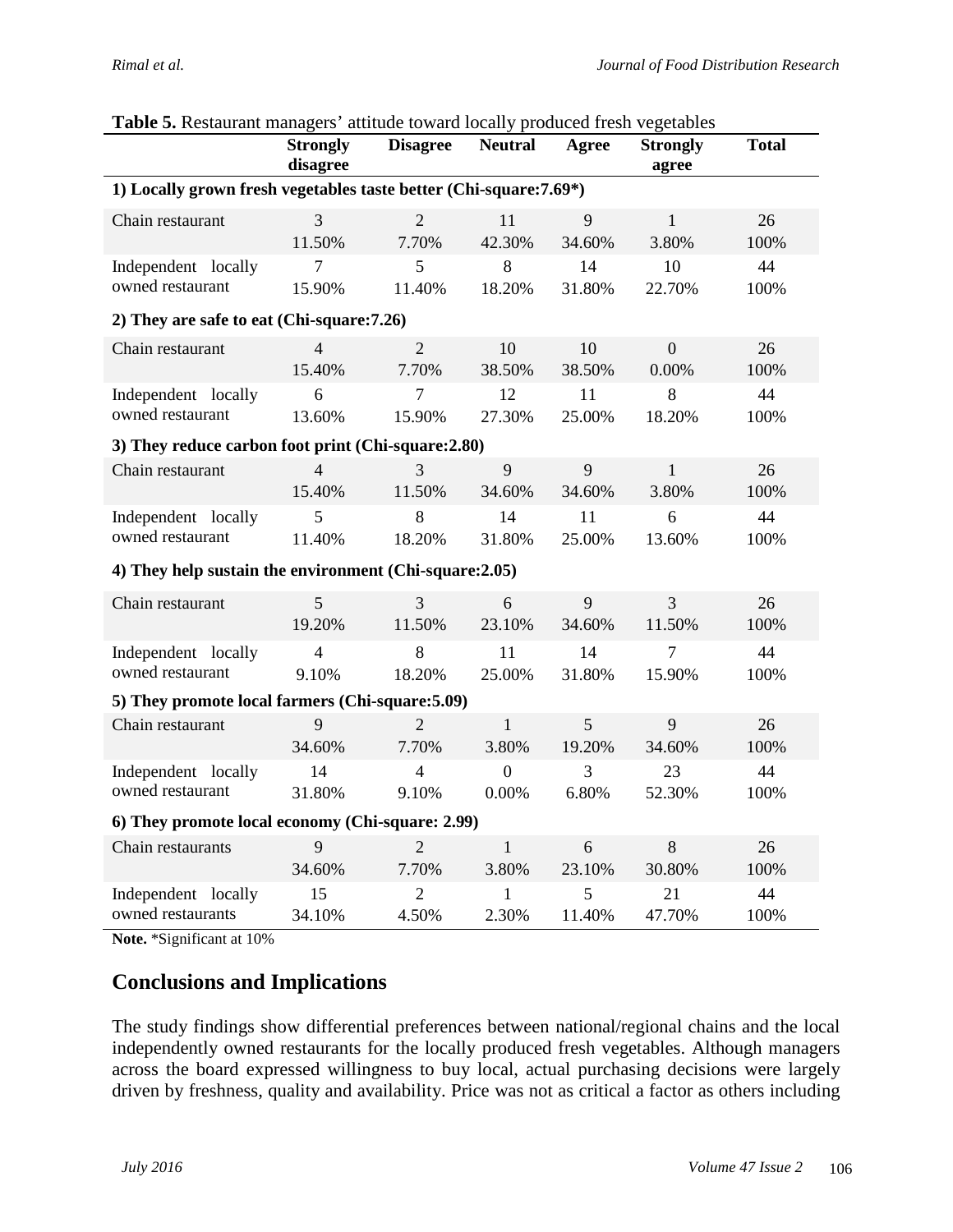variety and selection. In addition to factors considered in this study, the lower demand for local fresh vegetables among national and regional chain restaurants compared to local and independent restaurants could also be attributed to more stringent food safety requirements and higher level of perceived barriers including lack of consistent supply and "not knowing" where to source from. Policies and programs addressing perceived barriers should be put in place to enhance participation of chain restaurants in the locally produced market.

The results suggest that local vegetable producers should use regularity, quality, and freshness to differentiate themselves. Regularity of supply would require investment in season extending technology including high tunnel and greenhouse. As a producer of small volume of fresh vegetables local farmers have much higher probability of success if they supply to locally and independently owned restaurants. These restaurants use small volume of vegetables in broader variety. Additionally, small variety growers may need to recast their business models as the industry seem to be moving towards fewer vegetables delivered round the year.

#### **References**

- Andreatta, S. and W. Wickliffe. 2002. Managing Farmer and Consumer Expectations: Study of North Carolina Farmers Market. *Human Organization* 61(2): 167-176*.*
- Bergstrom, K., C. Soler, and H. Shanahan. 2005. Professional food purchasers' practice in using environmental information. *British Food Journal* 107(5): 306-319.
- Brown, A. 2002. Farmers' Market Research 1940-2000: "An Inventory and Review." *American Journal of Alternative Agriculture.* [accessed through interlibrary loan from Truman State University].
- Bureau of Labor Statistics. 2015. Consumer Expenditure Survey.<http://www.bls.gov/cex/>
- Cook R. 2011. "Tracking Demographics and U.S. Fruit and Vegetable Consumption Patterns." Department of Agriculture and Resource Economics. University of California, Davis.
- Cook, R. 2012. "Trends in the Marketing of Fresh Produce and Fresh-cut Products. Department of Agriculure and Resource Economics." University of California, Davis.
- Cottingham, J., J. Hovland, J. Lenon, T. Roper, and C. Techtmann. 2000. "Direct marketing of farm produce and home goods." Madison, WI University of Wisconsin Cooperative Extension Service, A3602.
- Greene, W. 2002. "Limdep version 8. Econometric Software, Inc." Plainview, New York.
- LeRoux, M., T. Schmit, M. Roth, and D. Streeter. 2009. Evaluating Marketing Channel Options for Small-Scale Fruit and Vegetable Producers. Working Paper, Department of Applied Economics and Management, Cornell University, Ithaca, New York. April.